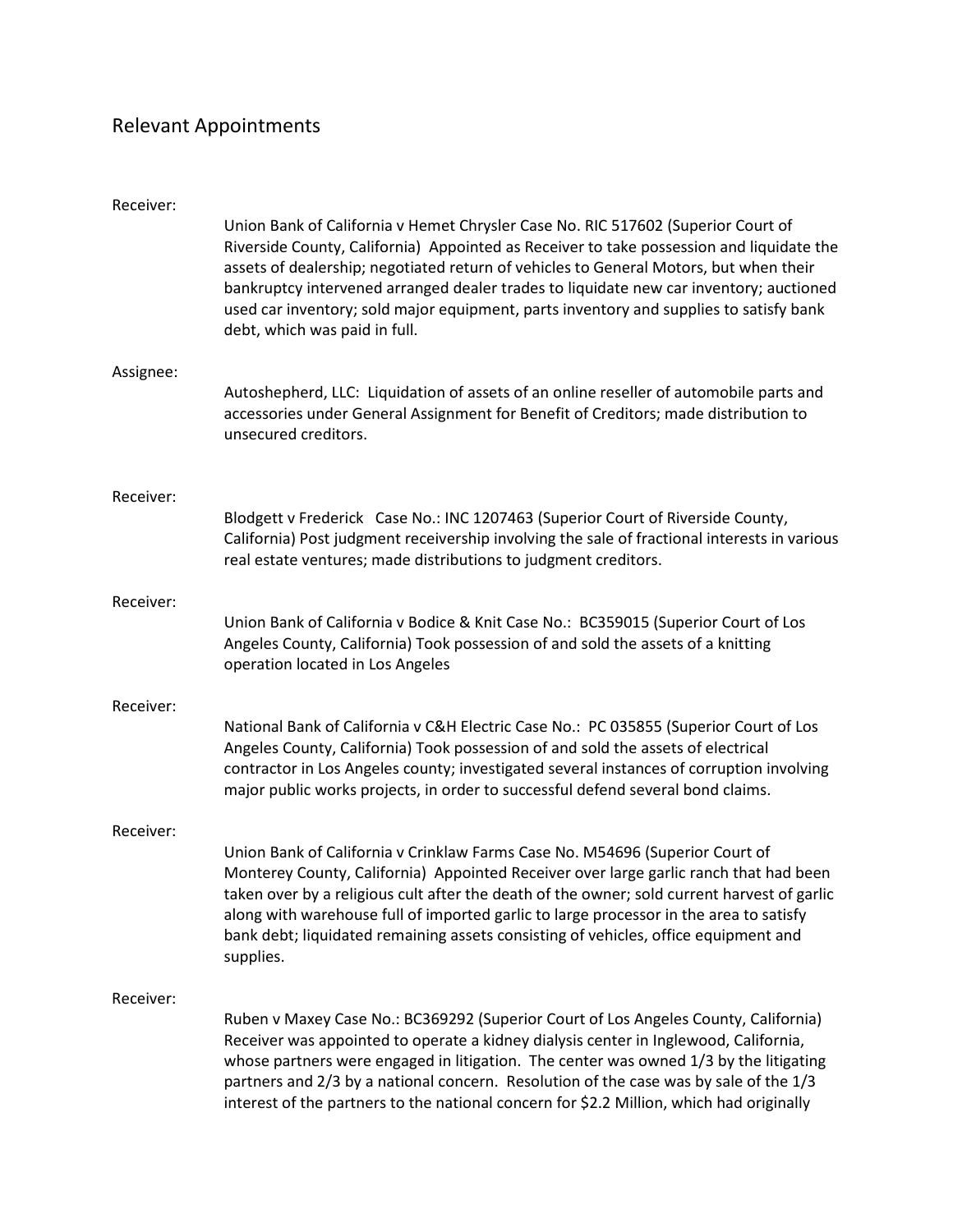|           | offered \$80,000 for that interest. A forensic investigation performed by the Receiver's<br>staff resolved the financial controversy between the two owners.                                                                                                                                                                                                                                                                                                                                                                                                                                                                                                                                                                                                                                                                                                                                                                                        |
|-----------|-----------------------------------------------------------------------------------------------------------------------------------------------------------------------------------------------------------------------------------------------------------------------------------------------------------------------------------------------------------------------------------------------------------------------------------------------------------------------------------------------------------------------------------------------------------------------------------------------------------------------------------------------------------------------------------------------------------------------------------------------------------------------------------------------------------------------------------------------------------------------------------------------------------------------------------------------------|
| Receiver: | Dreamcatchers v Hairlocs Case No. EC 050461 (Superior Court of Los Angeles County,<br>California) Post judgment receivership requiring the Receiver to value and sell several<br>lots of intellectual property at private sales under CCP 701.510 to 701.680.                                                                                                                                                                                                                                                                                                                                                                                                                                                                                                                                                                                                                                                                                       |
| Receiver: | Union Bank of California v Valley Western Distributors Case No. Appointed Receiver to<br>liquidate this \$60 Million distributor of flooring materials by motion of the senior<br>secured creditor. Early in the case was contacted by a junior secured creditor that was<br>concerned about their inventory being auctioned off and thereby harming their local<br>market. Arrangements were made for that creditor to buy the bank's position at par<br>thereby allowing the Receiver to manage the business for an additional six months while<br>that creditor located a new distributor, who bought the inventory at par. Receivership<br>concluded at the point that the new distributor took over, and the Receiver then took a<br>general assignment to conclude the liquidation. Filed all required federal and state<br>income tax returns and sales tax returns. Filed for and obtained over \$800,000 in tax<br>refunds for the estate. |
| Assignee: | Valley Western Distributors: Accepted General Assignment for the Benefit of Creditors<br>to conclude the liquidation of assets begun in the aforementioned receivership;<br>ownership of the company agreed to the appointment of prior Receiver as Assignee.<br>Returned 40% to unsecured creditors after paying out over \$12 Million to secured<br>creditors.                                                                                                                                                                                                                                                                                                                                                                                                                                                                                                                                                                                    |
| Receiver: | Union Bank of California v Ambitech International Case No. PC038454 (Superior Court of<br>Los Angeles County, California). Bank sought Receiver to complete the wind-down and<br>liquidation of a printed circuit board manufacturer based in California. One of the chief<br>assets of the company was a major defense subcontractor located in Beaverton,<br>Oregon, which was sold to its employees by the Receiver, which retired the bank debt                                                                                                                                                                                                                                                                                                                                                                                                                                                                                                 |

Oregon, which was sold to its employees by the Receiver, which retired the bank debt. Liquidation of the Chatsworth, CA facility brought to light a major environmental program that led to the involvement of the California Department of Toxic Substances Control and the United States Environmental Protection Agency in a Superfund Cleanup project. Mr. Phelps worked with and assisted representatives of both of these agencies to achieve a positive outcome.

Receiver: Trago International, et al v Montgomery, et al Case No.: YC054317 (Superior Court of Los Angeles County, California) Post-judgment receivership involving the sale of intellectual property under CCP 701.510 to 701.680.